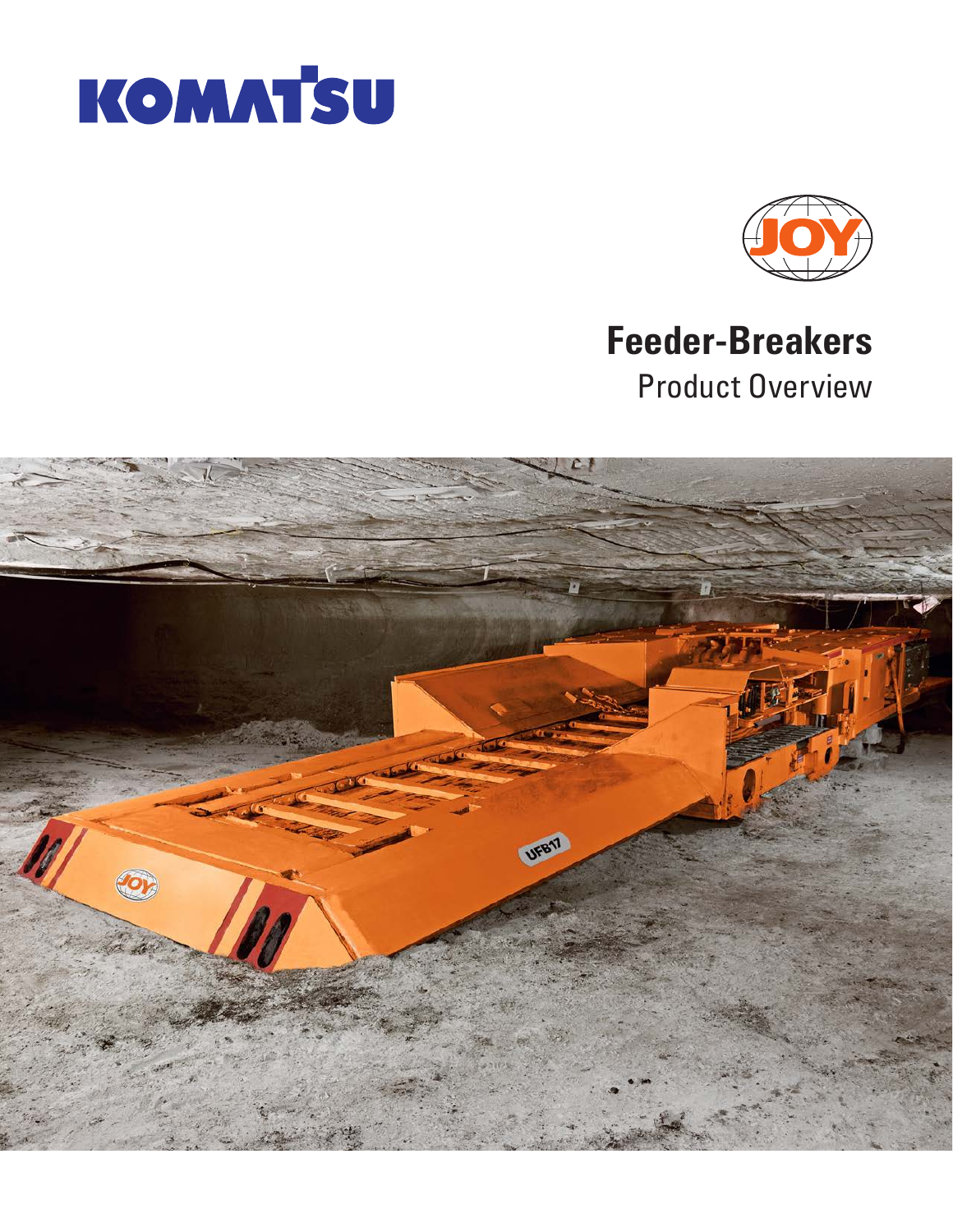## **Feeder-Breaker**

## **Quick disconnect for hydraulic pump (optional equipment)**

Quick disconnect allows operators to easily disengage the hydraulic pump from the electric motor and idle hydraulics when the feeder-breaker is not tramming.

## **Underground Feeder-Breaker**

Joy feeder-breakers, designed for low-to-high seam applications, provide high productivity and reliability in the most rigorous of conditions. Each feeder-breaker

> is designed to work as an integral part of your total mining operation. It allows mining, haulage and conveying systems to work at their most efficient rates to maximize mine production.

The basic elements of each feeder-breaker are similar in design, following decades of engineering design philosophies and field performance. Each machine begins with robust, all welded frame construction. The conveyor deck is hard surfaced with chromium carbide overlay adding long deck life to the unit. All flights and shafting are made from alloy steel, allowing for smaller sized components at a high tensile strength. Controls and components are located for safety, ease of troubleshooting and maintenance.

#### **Designed to increase your mining efficiency**

Each feeder-breaker has the same basic configuration - hopper, breaker, and conveyor. By varying these three aspects of the configuration, we can match our equipment with the application. We offer several options for increased mobility, lower ground pressure and improved traction in varying bottom conditions.

- Surge capacity allows the feeder-breaker to discharge mined material at the maximum capacity of the haulage equipment
- Material throughput is fully variable up to 2,000 TPH (1814 tonne)
- Powerful rotary pick breaker reduces mined material to a consistent, easily handled size
- Mined material is discharged at a steady rate, virtually eliminating spillage and reducing belt wear
- Available with optional Integrated Continuous Tramming (ICT) crawlers. The heavy-duty frame construction includes a planetary crawler drive with reversible cap for free wheeling capability



## Designed to work as an integral part of your mining operation.

#### **Designed for maximum mobility and performance**

Intake ends are designed to meet customer preferred haulage means. Ram car, swing gate and three-way dump intake ends can be custom-designed to accept discharge from specific haulage equipment such as ram cars, scoops, shuttle cars and battery-powered haulers. Staked or hinged sideboards are also available at various heights for additional capacity.

The breaker shaft, components and drives on the UFB-14 and UFB-17 are designed to produce forces capable of fracturing material up to 33,000 PSI (220 MPa) unconfined compressive strength. Direct drive breaker and conveyor systems are both standard on UFB-14 and UFB-17 feeder-breakers. These designs reduce maintenance time and spare parts stock by eliminating drive chain, sprockets, and drive chain tensioning requirements. Both hydraulic and electro-mechanical conveyor drives are available on both models.

A "feedback" circuit enhances the performance of both hydraulic and mechanical conveyor drives. The "feedback" circuit monitors loads seen by the breaker shaft and automatically adjusts the conveyor speed to provide optimum operation and reduce potential overloads.

## **Total control**

The latest in VFD technology...

Various material types and belt conveyor capacities require flexibility in the feeder-breaker discharge rate. The Optidrive AC variable frequency drive (VFD) system offers variable speed drive conveyor control from 25% to 100% of the rated throughput capacity. Water cooled and air cooled drives are available to meet customer machine and application preferences.





#### **Who we are:**

Since 1921, Komatsu has stood for unrivaled quality and reliability. Our enduring global success stems from the principles of our founder, Meitaro Takeuchi, who envisioned a sustainable future built through globalization, quality first, technology innovation and human resource development. These defining principles, along with an emphasis on safety and compliance, remain part of our Komatsu DNA. With each brand and company added to the Komatsu family, we expand our capabilities, leveraging our global teams to push beyond what can be done and create what can be imagined. We believe partnering directly with our stakeholders and being in the workplace (gemba) is the best way to gain insight into their challenges, win their trust and develop cuttingedge solutions.

#### **What we do:**

Komatsu is an indispensable partner to the mining, forestry, industrial and construction industries that maximizes value for customers through innovative solutions. With a full line of products supported by our advanced IoT technologies and global service network, we help customers safely and sustainably optimize their operations. Our **Komatsu, P&H, Joy** and **Montabert** equipment and services are used to extract fundamental minerals and develop modern infrastructure.

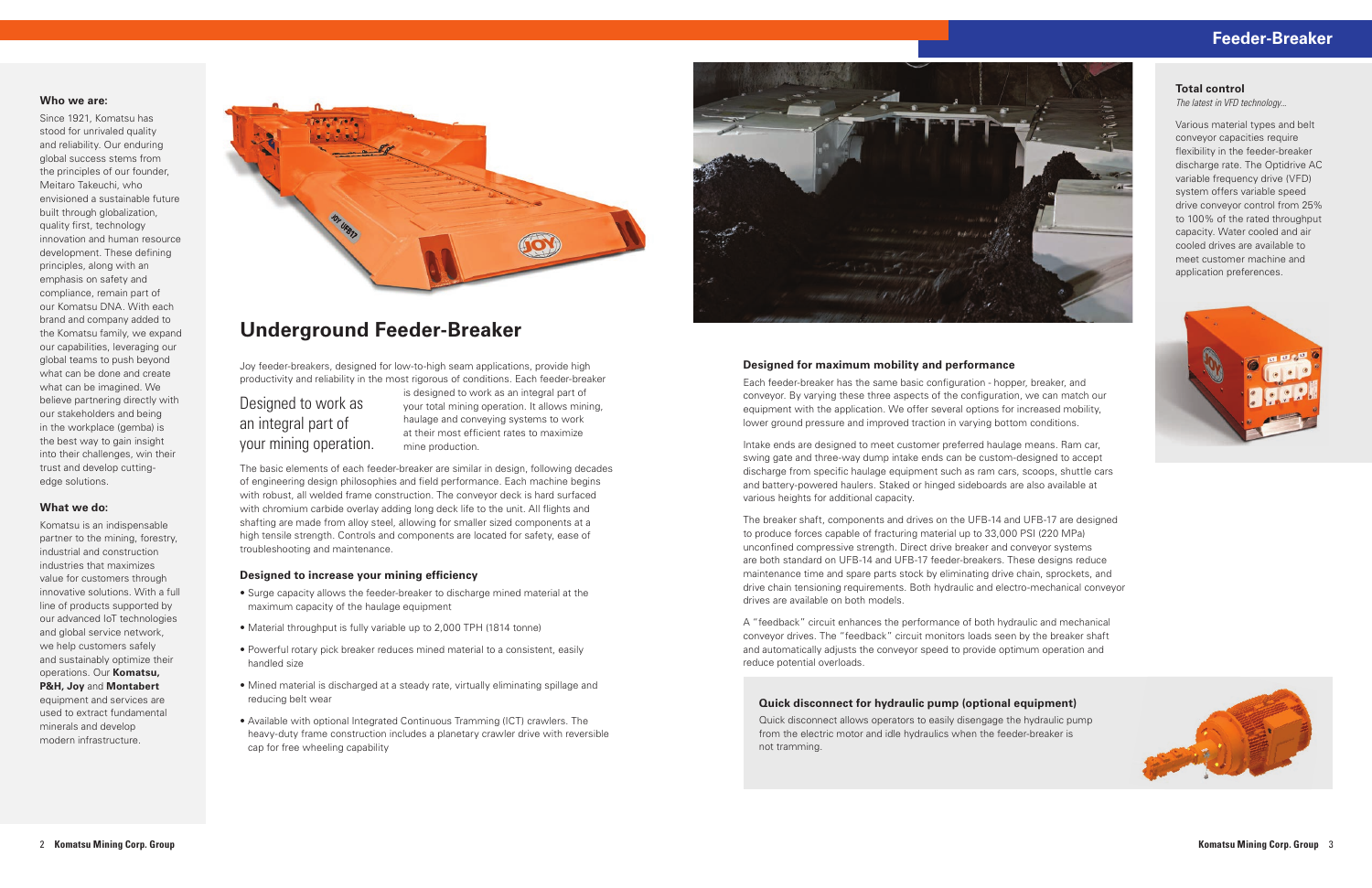

## **Designed to reduce downtime and increase production**

## **Enclosed tail shaft bearings option**

Feeder-breaker intake ends are available with our enclosed tail shaft bearings design.

- Extends bearing life up to four times longer
- Reduces downtime
- Increases production





### **Splined breaker shafts**

Operators benefit from our simplified and more robust connection, fewer parts, less labor and less space needed for removal. With less downtime during change-out, the machine is put back in service more quickly and is therefore more productive. By moving to a splined connection versus a compression connection, assembly and disassembly time is reduced more than 50%. Available space for drive removal and installation is increased, making repairs easier. Actual splined connection is 25% stronger than previous connections, while maintaining ability to disassemble when required.

#### **Additional UFB-14 options**

Design includes alloy steel shafts, improved contact seals (three degrees of separation from contaminants), a larger bearing and several levels of bearing protection from water and contamination. Field retrofit-kits are available to upgrade existing machines with slight frame modifications

#### **Optional bolt-on flights**

Conveyor flight replacement is quicker and easier with our bolt-on, alloy steel flight design. With this option, operators have the flexibility to add additional flights and improve product sizing. Instead of the welded flight end design, four bolts hold each flight in place. No special convevor chain links are included and there is no need to remove chain covers. The new design also retrofits with standard conveyor chain. Downtime to replace flights is reduced by up to 75%.

Optional equipment for the UFB-14 includes a tail piece and impact bed for smoother transfer of material to the belt conveyor system. This built-in loading section option is used in lieu of a separate conveyor tail loading section. Belt alignment can be improved by adjusting the tail section training cylinders as required.

Belt moves are quicker and easier since the conveyor belt is pulled by the feeder-breaker as it is trammed to a new location and re-positioned. Operators should consult Komatsu personnel during the mine planning process for maximum belt pull capabilities. The requirement to bolt a separate tail loading section in place and un-bolt during a belt move is eliminated. Machine-stabilizing roof beams or cylinders are also part of the design for added stability during operation.

Available equipment includes our conveyor belt lifter that can be used to suspend the conveyor belt in place as sections of conveyor structure are being added.



## **Optional hydraulic conveyor chain tensioning system**

Chain take-up tension can easily be adjusted without removing covers on the intake end and manually adjusting the chain. With less downtime during change-out, the machine is put back in service more quickly.

- More robust design with fewer parts to fail
- Tensioning is more accurate, leading to improved machine performance and increased component life
- Under normal conditions, chain adjustment time is reduced from two hours to two minutes

The system is capable of providing the optimal conveyor tension without over-tensioning the chain under normal operating conditions.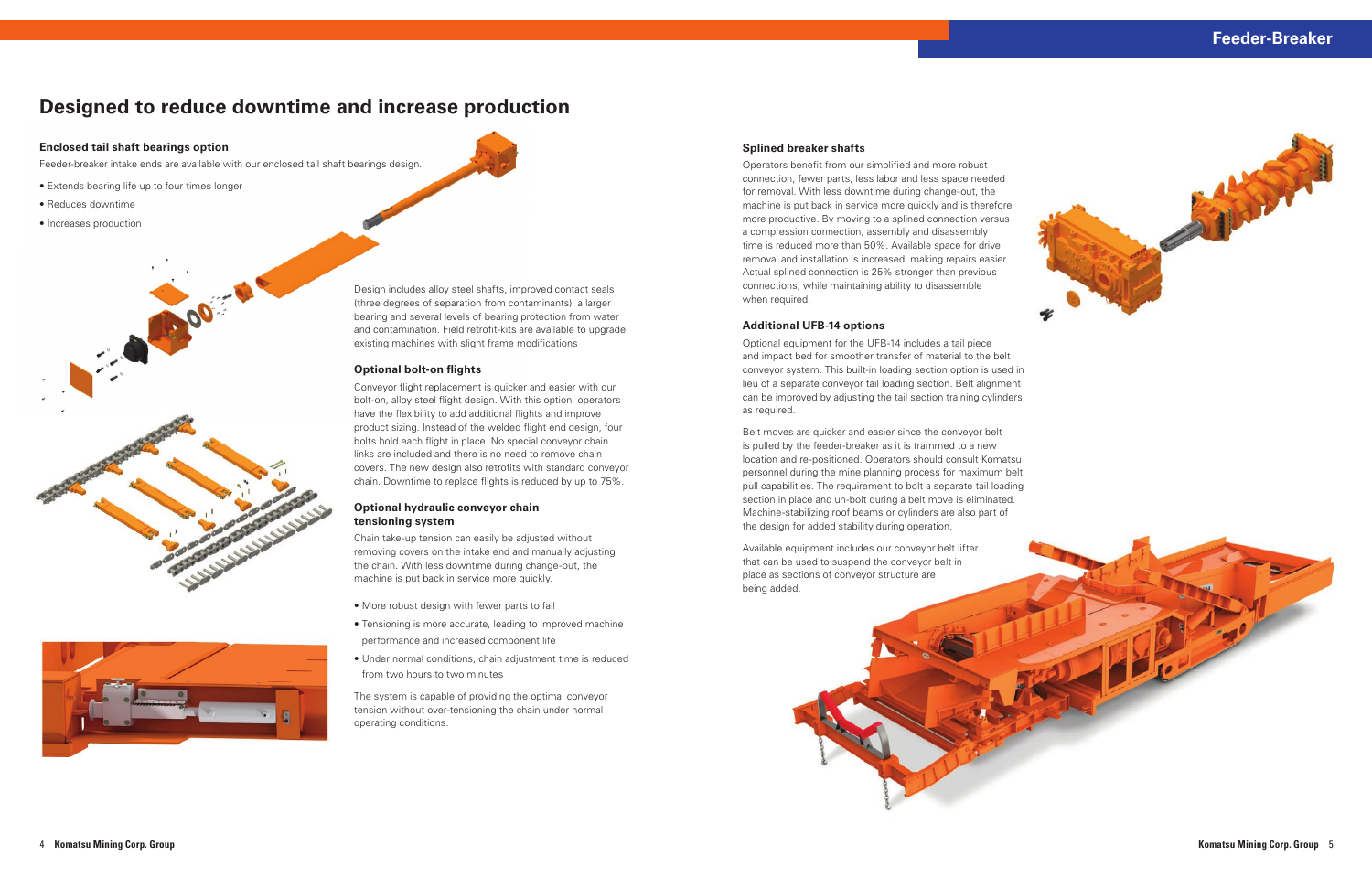

| <b>Model Number</b>                        | <b>UFB-14</b>        |                      | <b>UFB-17</b>       |                    | <b>UFB-22</b>       |                    |
|--------------------------------------------|----------------------|----------------------|---------------------|--------------------|---------------------|--------------------|
| <b>Overall width</b><br>(at intake end)    | 112 - 148 in         | 2844 - 3759 mm       | 108 - 142 in        | 2743 - 3606 mm     | 108 - 142 in        | 2743 - 3606 mm     |
| Weight                                     | 80,000 - 100,000 lbs | 36,287 - 45,359 kg   | 75,000 - 90,000 lbs | 34,000 - 40,823 kg | 58,000 - 65,000 lbs | 26,308 - 29,483 kg |
| <b>Seam height</b>                         | Greater than 65 in   | Greater than 1650 mm | $48 - 64$ in        | 1220 - 1625 mm     | Less than 48 in     | Less than 1220 mm  |
| <b>Throughput</b><br>standard (variable)   | Up to 1,500 TPH      | Up to 1360 MTPH      | Up to 1,000 TPH     | Up to 900 MTPH     | 700 TPH             | 636 MTPH           |
| <b>Special</b><br>applications             | Up to 2,000 TPH      | Up to 1800 MTPH      | Up to 1,200 TPH     | Up to 1091 MTPH    | N/A                 | N/A                |
| <b>Breaker diameter</b>                    | $21 - 34$ in         | 533 - 864 mm         | $15 - 21$ in        | 381 - 533 mm       | 15 - 17 in          | 381 - 432 mm       |
| <b>Breaker pick force</b><br>(variable)    | Up to 130,000 lbs    | Up to 60,000 kg      | Up to 130,000 lbs   | 60,000 kg          | 60,000 lbs          | 27,200 kg          |
| <b>Material</b><br>compressive<br>strength | Up to 33,000 PSI     | Up to 220 MPa        | Up to 33,000 PSI    | 220 MPa            | 7.000 PSI           | 48 MPa             |
| <b>Ground clearance:</b>                   |                      |                      |                     |                    |                     |                    |
| <b>Intake end</b>                          | $2 - 17$ in          | $50 - 432$ mm        | $0 - 8$ in          | $0 - 203$ mm       | $0 - 8$ in          | $0 - 203$ mm       |
| <b>Discharge end</b>                       | 12 - 27 in           | 305 - 686 mm         | 6 - 21 in           | 152 - 533 mm       | $2 - 10$ in         | $50 - 254$ mm      |
| <b>Frame height</b>                        | 36 - 51 in           | 914 - 1295 mm        | 28 - 37 in          | 711 - 940 mm       | $26$ in             | 660 mm             |
| <b>Total horsepower</b><br>(variable)      | Up to 300 hp         | Up to 225 kW         | Up to 250 hp        | Up to 190 kW       | 175 hp              | 130 kW             |
| <b>Flexibility of</b><br>configuration     |                      | High                 |                     | Moderate           |                     | Minimal            |



## **General Specifications**

| <b>Processed material</b>        | Run-of-mine coal with high percentage of rock content |                  |  |  |  |
|----------------------------------|-------------------------------------------------------|------------------|--|--|--|
| <b>Conveyor width</b>            | 50 and 56 in                                          | 1270 and 1422 mm |  |  |  |
| <b>Overall length</b>            | $396 - 460$ in                                        | 10058 - 11684 mm |  |  |  |
| <b>Mobility</b>                  | High torque                                           |                  |  |  |  |
|                                  | Free wheeling extreme duty crawlers                   |                  |  |  |  |
|                                  | Optional tram speeds 30, 42 and 50 fpm                |                  |  |  |  |
|                                  | $(9.14, 12.8$ and 15.2 mpm)                           |                  |  |  |  |
|                                  | Available per customer requirements                   |                  |  |  |  |
| Intake end design                | Ram car                                               |                  |  |  |  |
|                                  | 3-way dump                                            |                  |  |  |  |
|                                  | Hoppered with sideboards                              |                  |  |  |  |
| <b>Available tractive effort</b> | Up to 142,000 lbs                                     | Up to 64,410 kg  |  |  |  |
| Drawbar pull                     | Up to 100,000 lbs                                     | Up to 45,359 kg  |  |  |  |